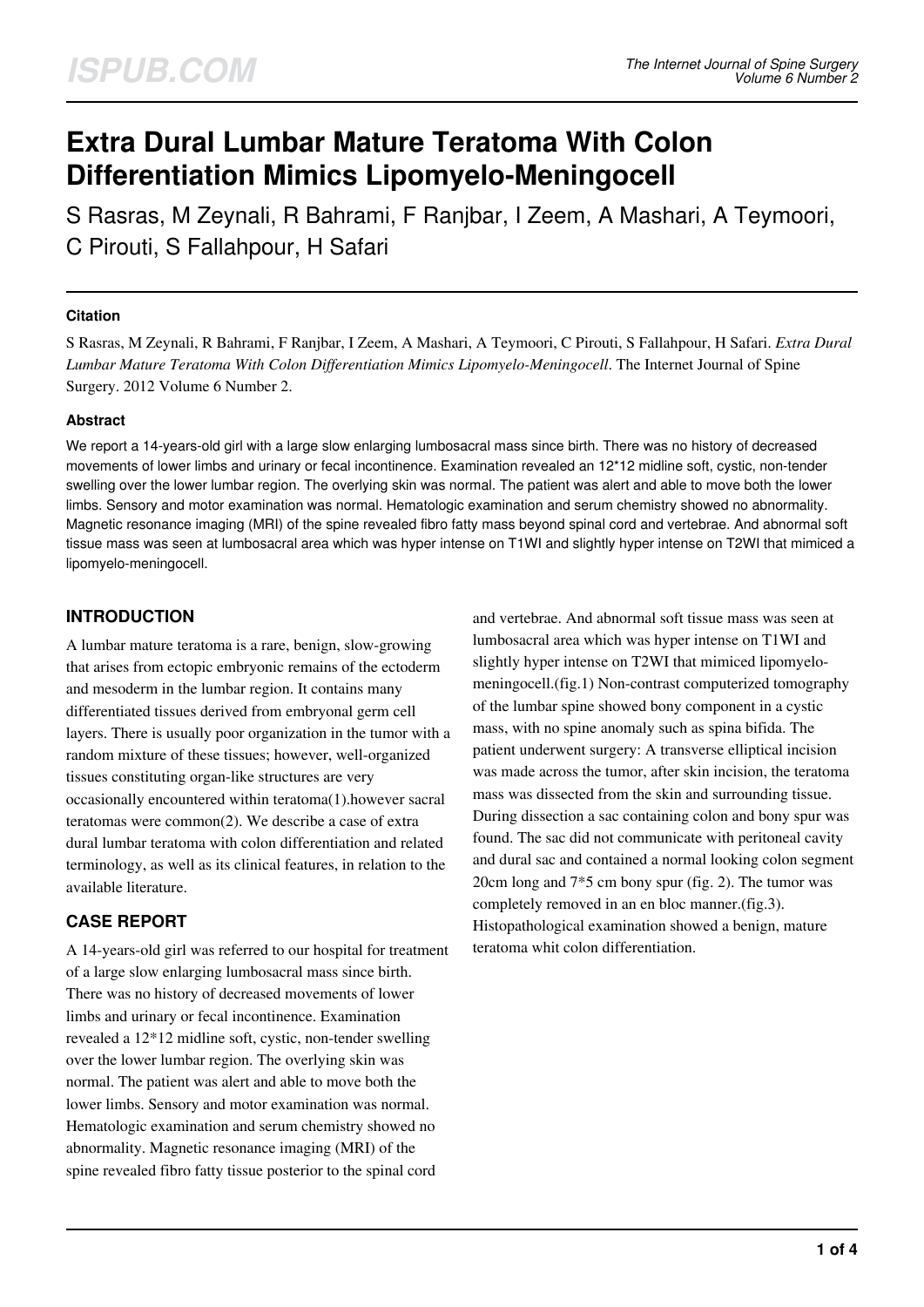# **Figure 1**

Figure 1







**Figure 3**





#### **DISCUSSION**

Teratomas in infants and children most commonly appear in the sacrococcygeal region. Less common sites are the mediastinum (3), testes, retro peritoneum, neck and stomach, lumbar as reported in the literature. Most of the infants are female. CT scan and MRI imaging are both reliable and helpful diagnostic modalities, which can add to the initial preoperative assessment in determining the anatomic relation of the tumor and the degree of trans-spinal tumor extension(4). The surgical approach to teratoma consists of complete removal of the tumor in enblock fashion. operated by inverted Chevron incision with its apex directed superiorly. Skin flaps at the superior margin of the tumor were elevated first and the tumor mass drop caudal. The mass was mobilized close to its capsule, widely displaced retrorectally. Muscles were carefully identified and preserved. All excised tissues were histologically examined. Multiple sections were routinely cut. This was done at the time of the original resection.(5,6).

Every recurrence of lumbar teratoma should be regarded as being potentially malignant. CT scan and MRI imaging are both reliable and helpful diagnostic modalities, which can add to the initial preoperative assessment in determining the anatomic relation of the tumor and the degree of trans-spinal tumor extension. We recommend that a preoperative CT is unnecessary in the neonate, but it is recommended in the recurrent tumor and to rule out the presence of distant metastases. We believe that every 3 to 6 months for at least the first 3 postoperative years, routine physical examination is essential and indeed the best means of detecting early recurrences. Prognosis of lumbar teratoma is improving due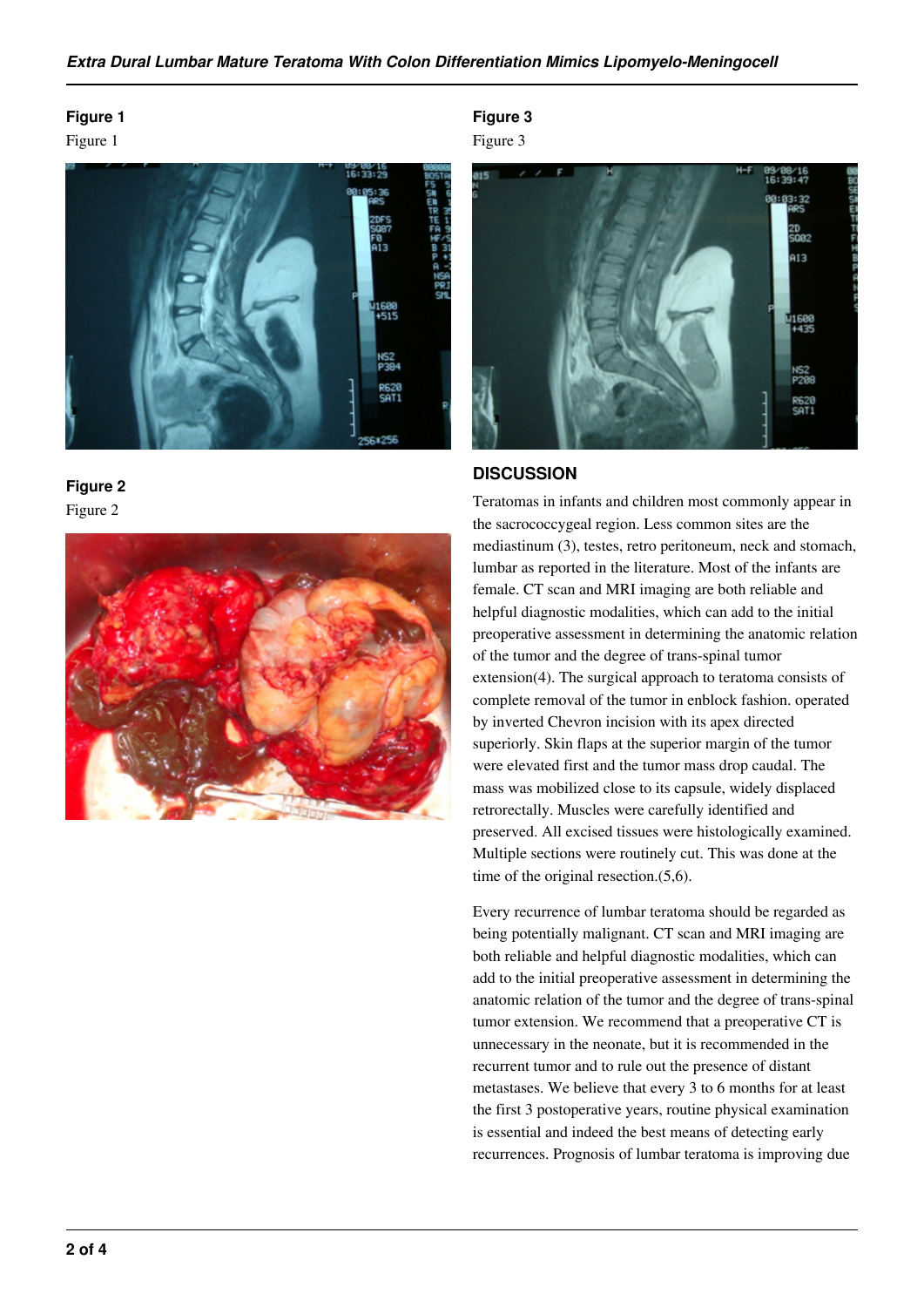to prenatal detection, planned intra-partum management, prompt surgical resection, histological examination, routine physical examination and regularly serum l-fetoprotein levels measurement with multimodal chemotherapy. Overall survival for germ cell malignancies has improved from 84% to 94% (10-11). Factors reportedly associated with a worse prognosis in malignant germ cell tumors include: 1. An extragonadal location; 2. Age greater than 11 years; 3. Extent of disease; 4. Inability to perform a complete resection; and 5. Germinoma or mixed germ cell histology (9). Radiation therapy has been used in some situations when complete resection was prevented by involvement of vital structures.(12).

# **References**

1. Heerema-McKenney A, Harrison MR, Bratton B, Farrell J, Zaloudek C. Congenital teratoma: a clinicopathologic study of 22 fetal and neonatal tumors. Am J Surg Pathol. 2005 Jan; 29(1):29-38.

2. Shonubi AM, Musa AA, Akiode O, Salami BA, Kingu HJ, Adnan SM. Mature sacrococcygeal teratoma: a case report

and literature review. West Afr J Med. 2004 Apr-Jun; 23(2):176-179.

3. Keslar PJ, Buck JL, Suarez ES. Germ cell tumors of the sacrococcygeal region: radiologic-pathologic correlation. Radiographics. 1994 May; 14(3):607-620 4. Schey WL, Shkolnik A, White H. Clinical and radiographic considerations of sacrococcygeal teratomas: an analysis of 26 new cases and review of the literature. Radiology. 1977 Oct; 125(1):189-195. 5. Gross RW, Clatworthy HWJr, Meeker IA JR. Sacrococcygeal teratomas in infants and children; a report of 40 cases. Surg Gynecol Obstet. 1951 Mar; 92(3):341-354. 6. Schey WL, Shkolnik A, White H. Clinical and radiographic considerations of sacrococcygeal teratomas: an analysis of 26 new cases and review of the literature. Radiology. 1977 Oct; 125(1):189-195. 8. Kling S. Sacrococcygeal teratoma. Can J Surg. 1969

9. Ein SH, Adeyemi SD, Mancer K. Benign sacrococcygeal teratomas in infants and children: a 25 year review. Ann Surg. 1980 Mar; 191(3):382-384.

10. Waldhausen JA, Kolman JW, Vellios F, Battersby JS. Sacrococcygeal teratoma. Surgery. 1963 Dec; 54: 933-949. 11. Mahour GH, Wolley MM, Trivedi SN, Landing BH. Sacrococcygeal teratoma: a 33-year experience. J Pediatr Surg. 1975 Apr; 10(2):183-188.

12. Carney JA, Thompson DP, Johnson CL, Lynn HB. Teratomas in children: clinical and pathologic aspects. J Pediatr Surg. 1972 Jun-Jul; 7(3):271-282.